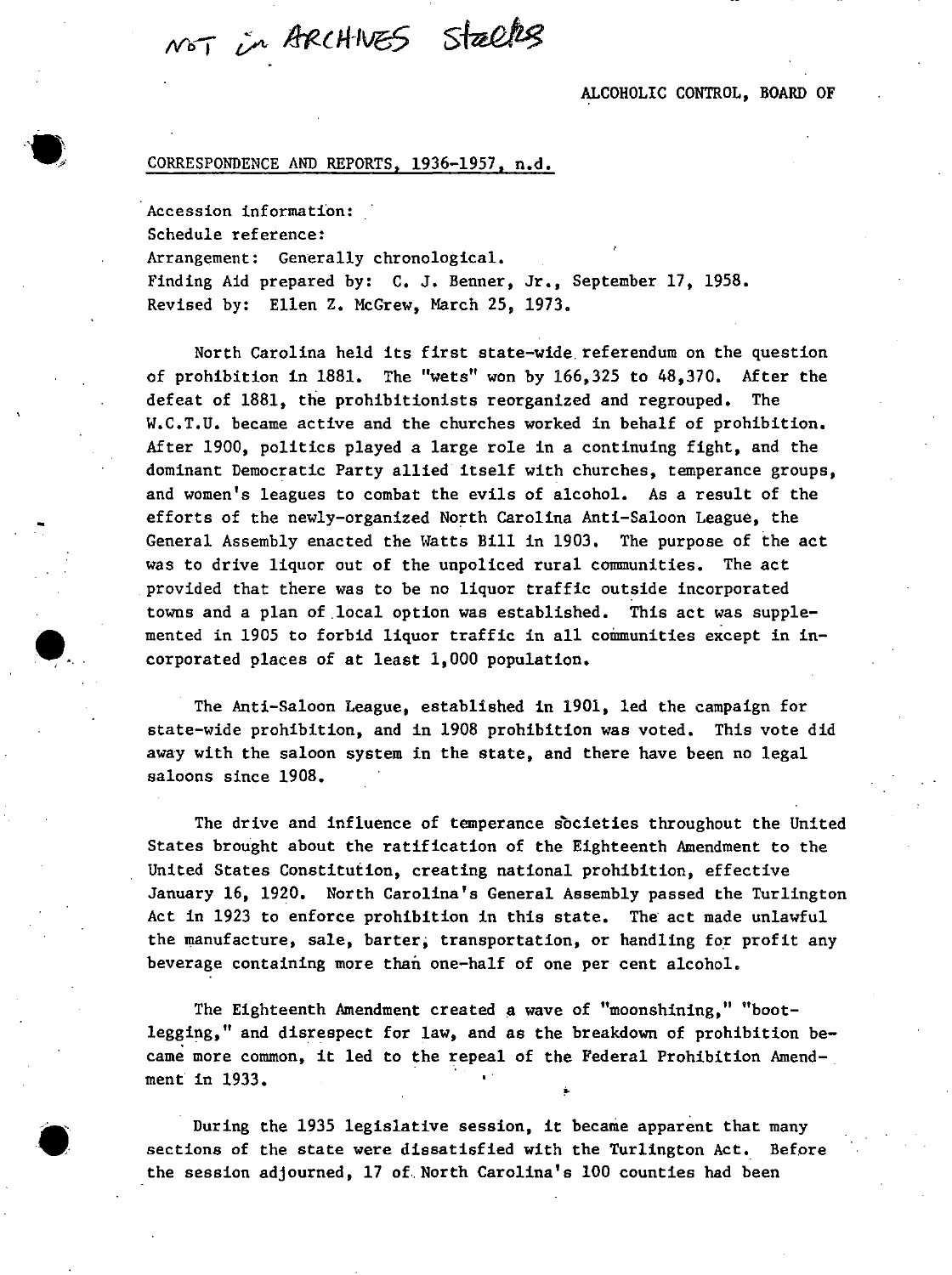#### $CORRESPONDENCE AND REPORTS, 1936-1957, n.d. (Cont'd)$

•

/

permitted to break away from the prohibition system and to set up alcoholic beverage control stores for the legalized sale of whiskey within their counties.

In the closing days of the 1935 session, the legislature authorized the Governor to appoint a Commission to study the question of control of· alcoholic beverages and to make a report to the 1937 General Assembly.

After the repeal of the Federal Prohibition Amendment, North Carolina's sister states, South Carolina and Virginia, had legalized the sale of liquor. South Carolina· operated under a state licensing system while Virginia used a state monopoly system. It was obvious to many people that effective prohibition of alcoholic beverages in North Carolina was a thing of the past.

The Commission, after careful study of both the state licensing and the state monopoly systems, felt that the latter tended to eliminate liquor control from politics and to emphasize social welfare rather than revenues or profits. The counties wanted control of their own systems. The Commission believed that if the General Assembly of 1937 enacted the Alcoholic Beverages Control Act, a number of the counties would vote to legalize the sale of alcoholic beverages. In this way there should be state supervision within defined limits.

In its report to the General Assembly, the Commission emphasized that state supervision should not extend to such lengths as to destroy county autonomy nor to cause the counties to lose interest in the administration and enforcement of the county system. "Wherever possible it was deemed advisable to leave the bulk of the authority.to the county boards and to make these boards responsible for the conduct of the county system"

The Commission felt that the control over the sale of beer and wine was a matter of enforcement and should not be included in the State Alcoholic Beverage System. It recommended, therefore; against placing the sale of beer and unfortified wines under the control of either the state or county boards.

With few changes, the General Assembly enacted the Commission's recommendations into law in 1937. Counties voting not to come under the act remained under the Turlington Prohibition Act. If approved, the Control System became effective, and a County Board consisting of chairman and two members was selected.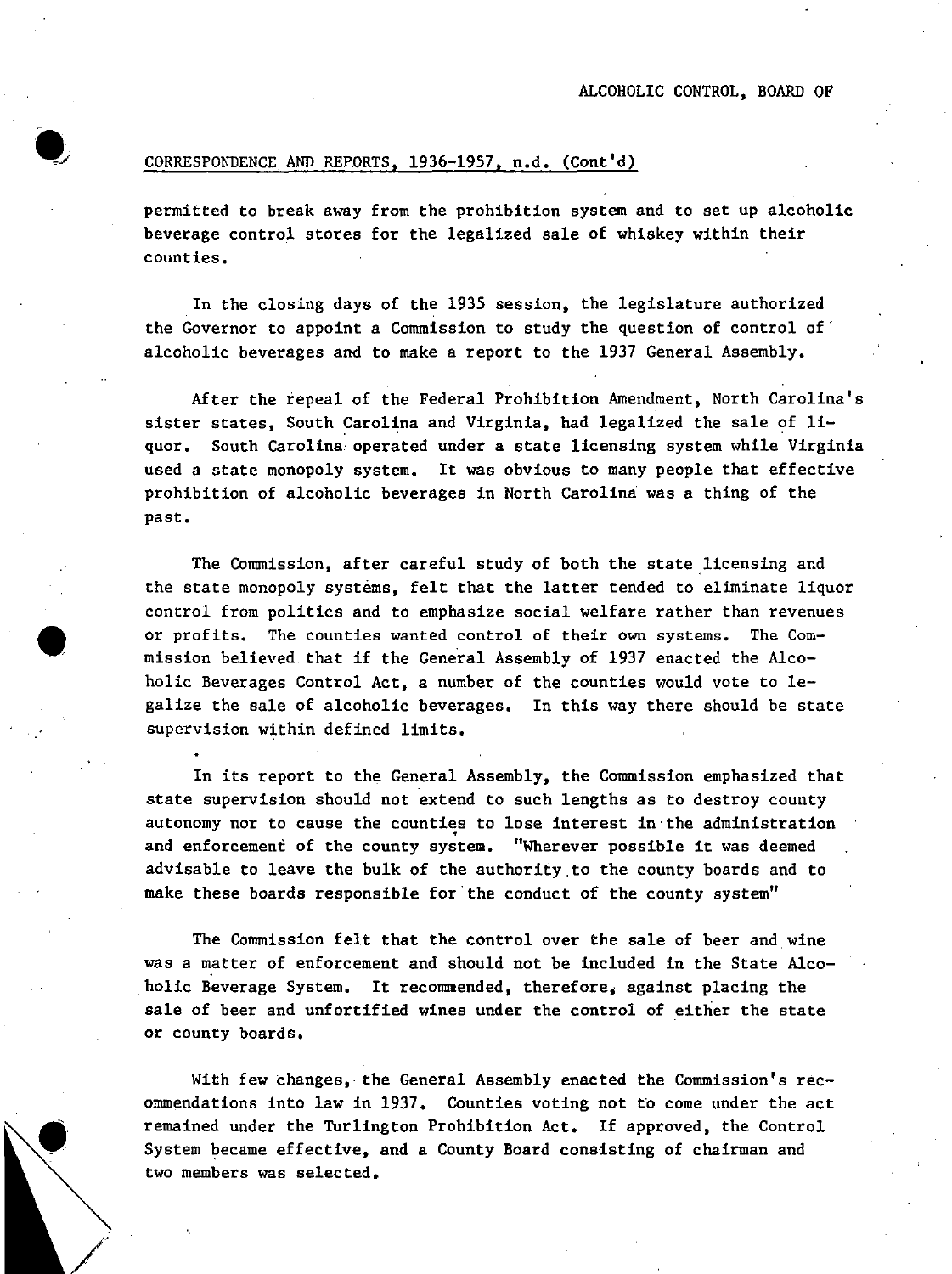### CORRESPONDENCE AND REPORTS, 1936-1957, n.d. (Cont'd)

;.~, -. J"

 $\bullet$ 

The State Board of Alcoholic Control consists of a chairman and two associate members, appointed by the Governor. The general powers of'the State Board are to control price, management, financing, approvals, testing for quality, selling, purchasing, number of stores, regulations, systems, permits, storage, transportation, and general handling.

By acts of 1945 and 1949 the powers of the State Board of Alcoholic Control were extended to cover wines, beers, and malt beverages.

Since the initial bill in 1937, the State has passed laws controlling and preventing the sale of alcoholic beverages to minors, regulating the days for the sale of such beverages, prohibiting sales to drunkards, outlawing drinking in public places, and regulating advertising.

Since February 1, 1958, there have been two major changes in the organization of the State Board. The Wine and Malt Beverages divisions were consolidated into the Enforcement unit of the State Board of Alcoholic Control. The second major change concerned the issuing of permits. The Board assumed the responsibility of investigating applications for permits. Other changes included the renewal of permits annually and the abandonment of the Analysis Laboratory. Analyses are being done by arrangement with the State Bureau of Investigation. [Source: Introduction to State Board of Alcoholic Control Inventory Schedules, prepared by State Records Center.]

| Box No. | Contents                                               |
|---------|--------------------------------------------------------|
|         |                                                        |
|         | m.<br>Chairman's Office                                |
| 1       | Minutes of ABC Board, 1951-1952                        |
|         | Correspondence, Reports, etc., 1939-1949               |
| 2       | Correspondence, Reports, etc., 1950-1957, n.d.         |
|         | Miscellaneous                                          |
|         | Report of Commission to Study the Control of Alcoholic |
|         | Beverages in North Carolina [1936].                    |
|         | Address of John Sprunt Hill on County Control of       |
|         | Liquor Stores, 1937.                                   |
|         | Correspondence, Reports, etc., of Committee to Recom-  |
|         | mend Legislation for the Better Enforcement of         |
|         | Prohibition Laws, 1949-1951.                           |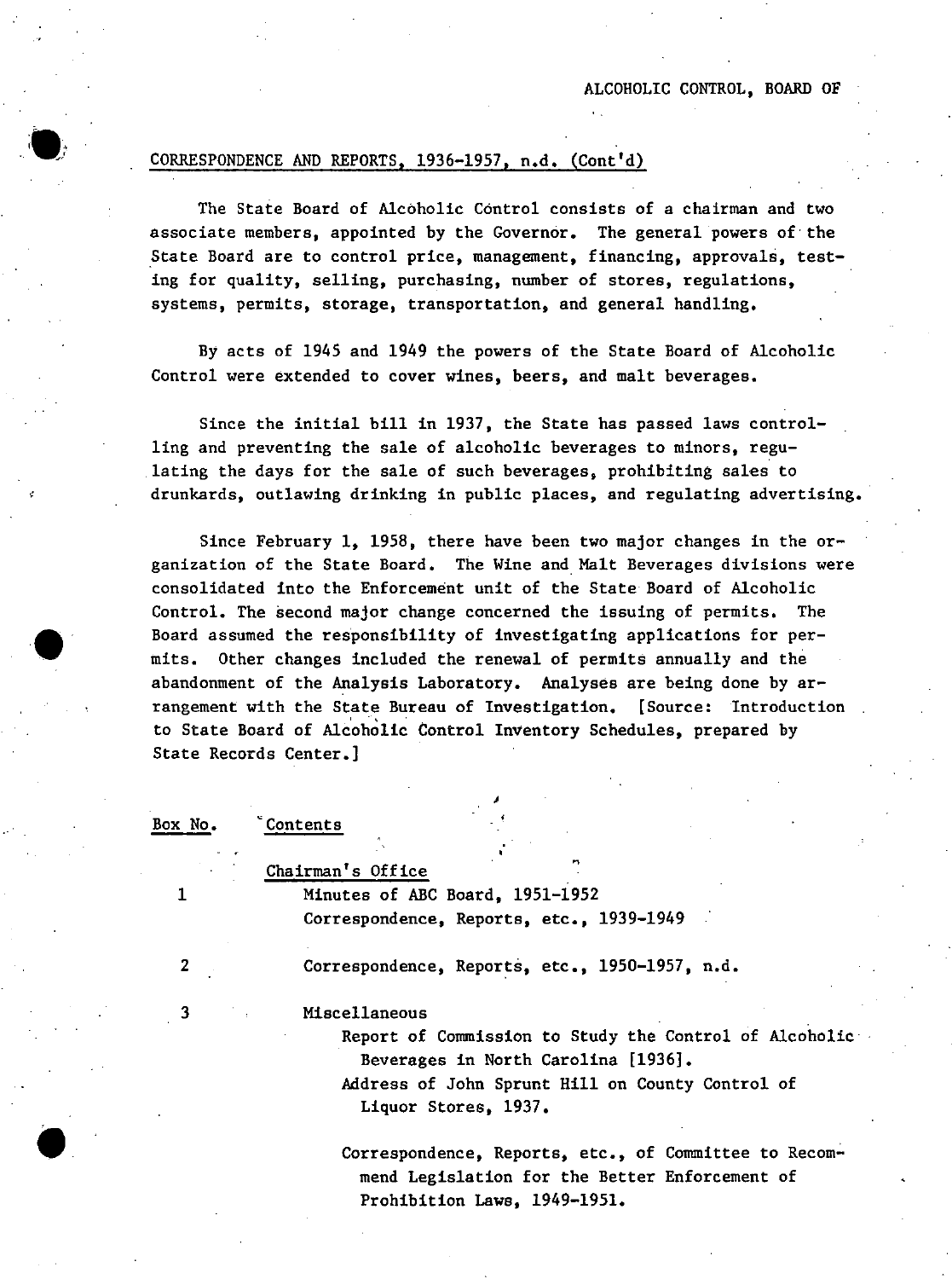# CORRESPONDENCE AND REPORTS, 1936-1957, n.d. (Cont'd)

| Box No. | Contents |
|---------|----------|
|         |          |

3 (cont'd)

4

5

6

7

8

9

**".** I, "\_0;,;"'

•

•<br>•<br>•

Miscellaneous (cont'd) Correspondence, etc., N. C. Association of County ABC Boards, 1942-1952 Newspaper Clippings

Wine and Enforcement Division Correspondence, Reports, etc., 1949-1956

Monthly Reports, County Enforcement Officers, 1953-1954

Monthly Reports, County Enforcement Officers, 1955

Malt Beverage Division

Correspondence, Reports, Affidavits, Suspensions and Revocations, 1949-1957

Inspector's Reports, 1949-1951

Scrapbook, Newspaper Clippings, 1949-1951

I